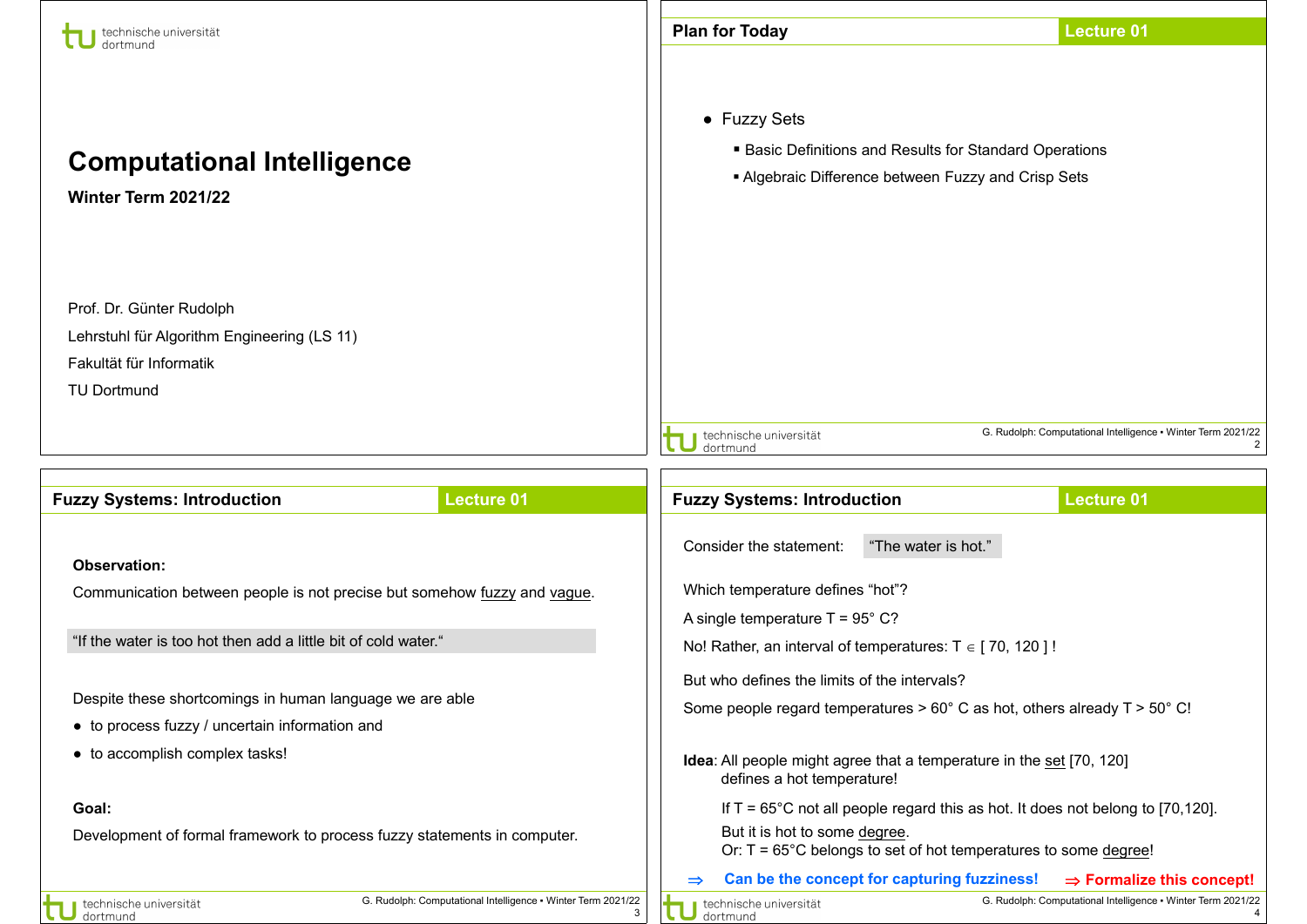## **Fuzzy Sets: The Beginning …**

dortmund

## **Lecture 01**

## **Fuzzy Sets: Membership Functions**

## **Lecture 01**





| <b>Lecture 01</b><br><b>Fuzzy Sets: Basic Definitions</b>                                                                  |  |                                                |  |  |  |  |
|----------------------------------------------------------------------------------------------------------------------------|--|------------------------------------------------|--|--|--|--|
|                                                                                                                            |  |                                                |  |  |  |  |
| <b>Definition</b>                                                                                                          |  |                                                |  |  |  |  |
| A fuzzy set F over the crisp set X is termed                                                                               |  |                                                |  |  |  |  |
| a)                                                                                                                         |  | <b>empty</b> if $F(x) = 0$ for all $x \in X$ , |  |  |  |  |
| <b>universal</b> if $F(x) = 1$ for all $x \in X$ .<br>b)                                                                   |  |                                                |  |  |  |  |
| Empty fuzzy set is denoted by $\mathbb O$ . Universal set is denoted by $\mathbb U$ .                                      |  |                                                |  |  |  |  |
|                                                                                                                            |  |                                                |  |  |  |  |
| <b>Definition</b>                                                                                                          |  |                                                |  |  |  |  |
| Let A and B be fuzzy sets over the crisp set X.                                                                            |  |                                                |  |  |  |  |
| a) A and B are termed <b>equal</b> , denoted $A = B$ , if $A(x) = B(x)$ for all $x \in X$ .                                |  |                                                |  |  |  |  |
| b) A is a <b>subset</b> of B, denoted A $\subseteq$ B, if A(x) $\leq$ B(x) for all $x \in X$ .                             |  |                                                |  |  |  |  |
| c) A is a <b>strict subset</b> of B, denoted $A \subset B$ , if $A \subseteq B$ and $\exists x \in X$ : $A(x) \leq B(x)$ . |  |                                                |  |  |  |  |
| <b>Remark:</b> A strict subset is also called a <b>proper</b> subset.                                                      |  |                                                |  |  |  |  |

7

6

 $\epsilon$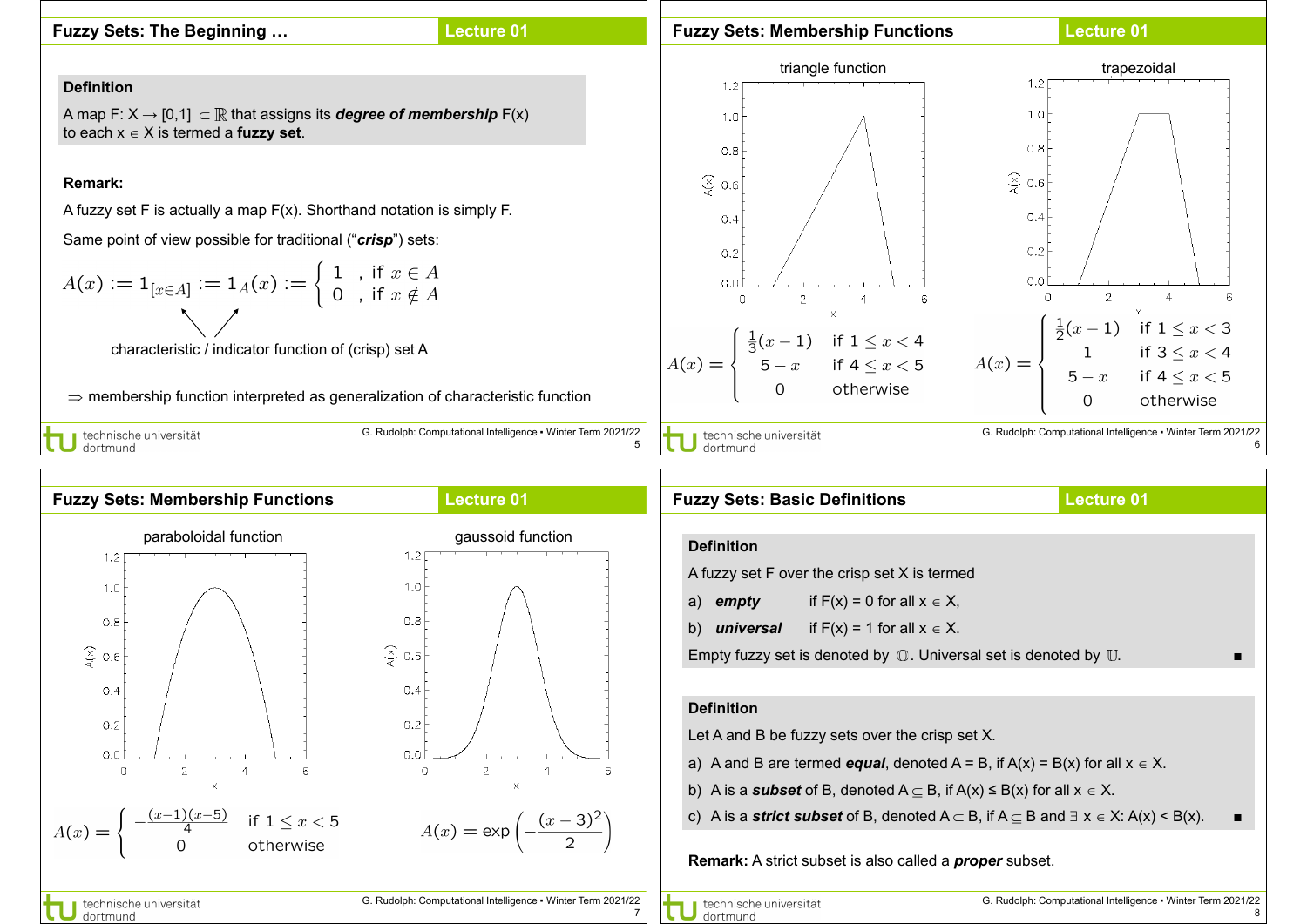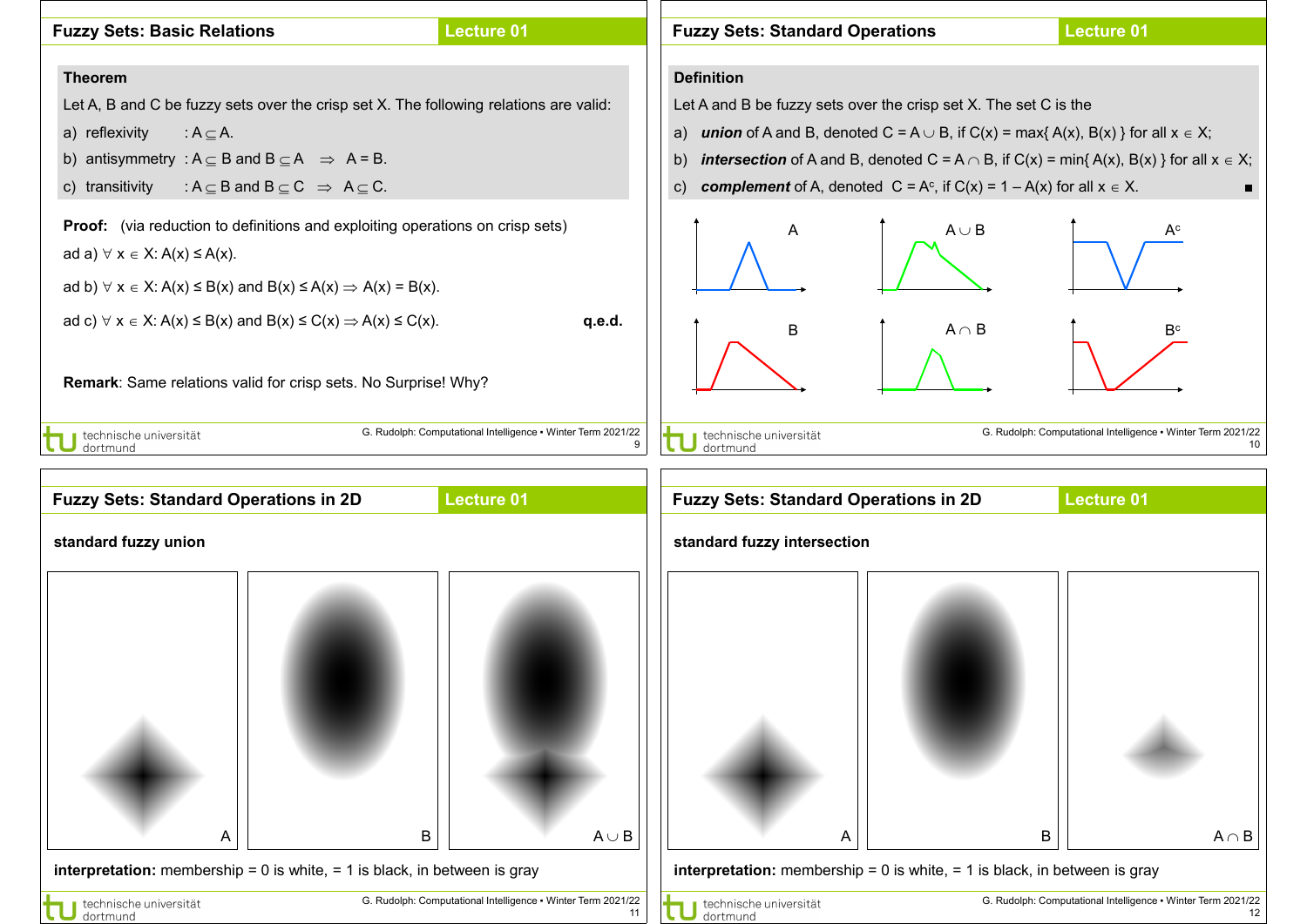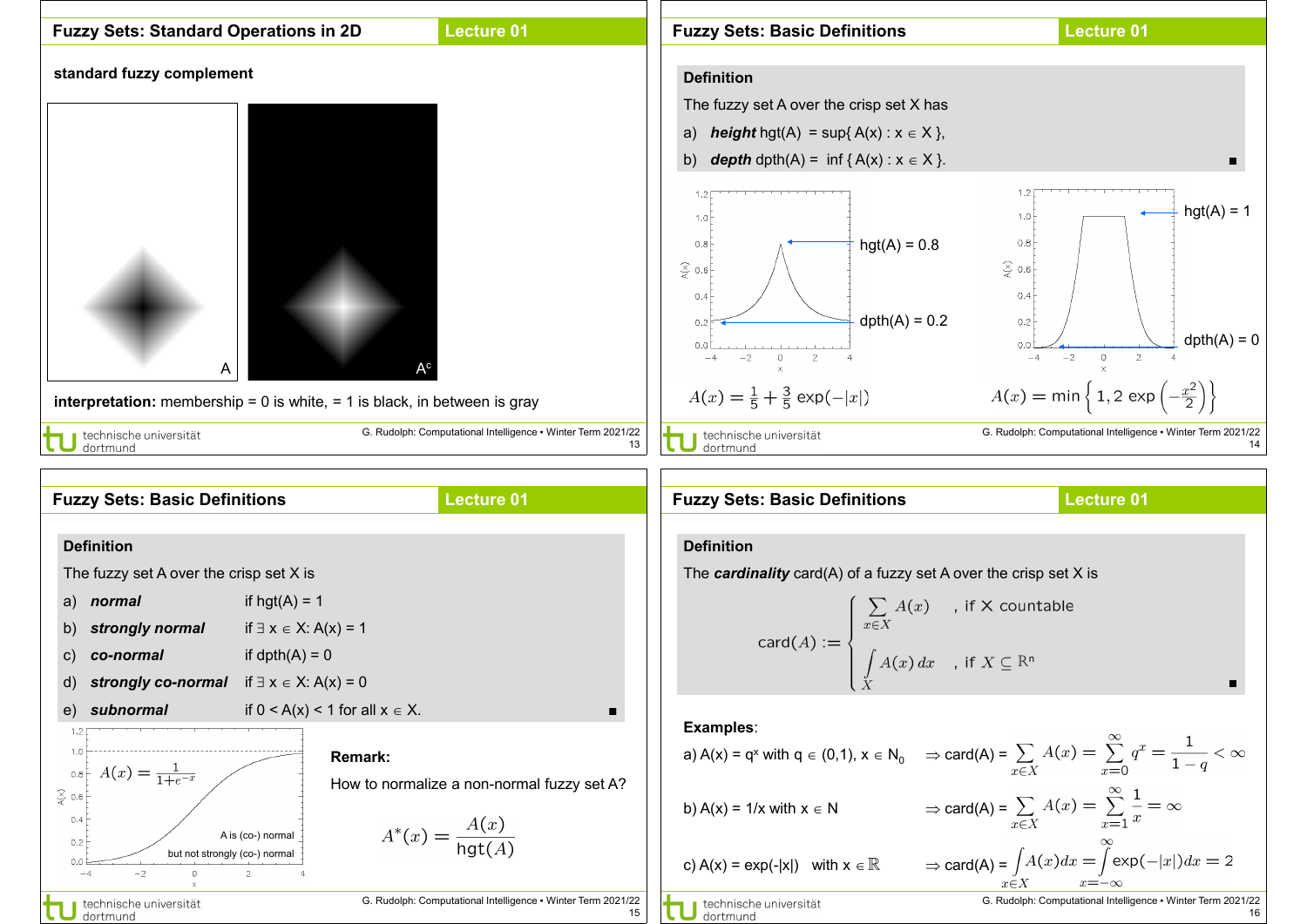| <b>Lecture 01</b><br><b>Fuzzy Sets: Basic Results</b>                                                                                                   |                                                                 |                                                                                     | <b>Fuzzy Sets: Basic Results</b> |                                    | <b>Lecture 01</b>                                               |                                                              |
|---------------------------------------------------------------------------------------------------------------------------------------------------------|-----------------------------------------------------------------|-------------------------------------------------------------------------------------|----------------------------------|------------------------------------|-----------------------------------------------------------------|--------------------------------------------------------------|
|                                                                                                                                                         |                                                                 |                                                                                     |                                  |                                    |                                                                 |                                                              |
| <b>Theorem</b>                                                                                                                                          |                                                                 |                                                                                     | <b>Theorem</b>                   |                                    |                                                                 |                                                              |
| For fuzzy sets A, B and C over a crisp set X the standard union operation is                                                                            |                                                                 | For fuzzy sets A, B and C over a crisp set X the standard intersection operation is |                                  |                                    |                                                                 |                                                              |
| a) commutative                                                                                                                                          | : $A \cup B = B \cup A$                                         |                                                                                     |                                  | a) commutative                     | $: A \cap B = B \cap A$                                         |                                                              |
| b) associative                                                                                                                                          | : A $\cup$ (B $\cup$ C) = (A $\cup$ B) $\cup$ C                 |                                                                                     |                                  | b)<br>associative                  | : $A \cap (B \cap C) = (A \cap B) \cap C$                       |                                                              |
| idempotent<br>$\mathsf{C}$                                                                                                                              | : $A \cup A = A$                                                |                                                                                     |                                  | idempotent<br>$\mathsf{C}$         | : $A \cap A = A$                                                |                                                              |
| d) <i>monotone</i>                                                                                                                                      | : $A \subseteq B \Rightarrow (A \cup C) \subseteq (B \cup C)$ . |                                                                                     |                                  | $\mathsf{d}$<br>monotone           | : $A \subseteq B \Rightarrow (A \cap C) \subseteq (B \cap C)$ . |                                                              |
| <b>Proof:</b> (via reduction to definitions)                                                                                                            |                                                                 |                                                                                     |                                  |                                    | <b>Proof:</b> (analogous to proof for standard union operation) |                                                              |
| ad a) $A \cup B = max \{ A(x), B(x) \} = max \{ B(x), A(x) \} = B \cup A$ .                                                                             |                                                                 |                                                                                     |                                  |                                    |                                                                 |                                                              |
| ad b) A $\cup$ (B $\cup$ C) = max { A(x), max{ B(x), C(x) } } = max { A(x), B(x), C(x) }<br>= max { max { A(x), B(x) }, C(x) } = (A $\cup$ B) $\cup$ C. |                                                                 |                                                                                     |                                  |                                    |                                                                 |                                                              |
| ad c) $A \cup A = max \{ A(x), A(x) \} = A(x) = A$ .                                                                                                    |                                                                 |                                                                                     |                                  |                                    |                                                                 |                                                              |
| ad d) $A \cup C = \max \{A(x), C(x)\} \le \max \{B(x), C(x)\} = B \cup C$ since $A(x) \le B(x)$ . q.e.d.                                                |                                                                 |                                                                                     |                                  |                                    |                                                                 |                                                              |
| ■ technische universität<br>dortmund                                                                                                                    |                                                                 | G. Rudolph: Computational Intelligence . Winter Term 2021/22                        |                                  | technische universität<br>dortmund |                                                                 | G. Rudolph: Computational Intelligence • Winter Term 2021/22 |
|                                                                                                                                                         |                                                                 |                                                                                     |                                  |                                    |                                                                 |                                                              |

| <b>Lecture 01</b><br><b>Fuzzy Sets: Basic Results</b>                                                                                            |                                                                    | <b>Fuzzy Sets: Basic Results</b>                                                                     | <b>Lecture 01</b>                                                  |  |  |  |
|--------------------------------------------------------------------------------------------------------------------------------------------------|--------------------------------------------------------------------|------------------------------------------------------------------------------------------------------|--------------------------------------------------------------------|--|--|--|
|                                                                                                                                                  |                                                                    |                                                                                                      |                                                                    |  |  |  |
| <b>Theorem</b>                                                                                                                                   |                                                                    | <b>Theorem</b>                                                                                       | <b>Proof:</b>                                                      |  |  |  |
| For fuzzy sets A, B and C over a crisp set X there are the distributive laws                                                                     |                                                                    | If A is a fuzzy set over a crisp set $X$ then                                                        | (via reduction to definitions)                                     |  |  |  |
| a) $A \cup (B \cap C) = (A \cup B) \cap (A \cup C)$                                                                                              |                                                                    | a) $A \cup \mathbb{O} = A$                                                                           | ad a) max { $A(x)$ , 0 } = $A(x)$                                  |  |  |  |
| b) $A \cap (B \cup C) = (A \cap B) \cup (A \cap C)$ .                                                                                            |                                                                    | b) $A \cup U = U$                                                                                    | ad b) max { A(x), 1 } = $\mathbb{U}(x) = 1$                        |  |  |  |
| <b>Proof:</b>                                                                                                                                    |                                                                    | c) $A \cap \mathbb{O} = \mathbb{O}$                                                                  | ad c) min { A(x), 0 } = $\mathbb{O}(x) = 0$                        |  |  |  |
| $\vert$ max { A(x), B(x) } if B(x) $\leq$ C(x)<br>ad a) max { A(x), min { B(x), C(x) } } = $\frac{1}{2}$<br>$\vert$ max { A(x), C(x) } otherwise |                                                                    | d) $A \cap U = A$ .                                                                                  | ad d) min { A(x), 1 } = A(x). ■                                    |  |  |  |
| If B(x) $\leq$ C(x) then max { A(x), B(x) } $\leq$ max { A(x), C(x) }.<br>Otherwise<br>max { A(x), C(x) } $\leq$ max { A(x), B(x) }.             |                                                                    | <b>Breakpoint:</b>                                                                                   |                                                                    |  |  |  |
|                                                                                                                                                  |                                                                    | So far we know that fuzzy sets with operations $\cap$ and $\cup$ are a <i>distributive lattice</i> . |                                                                    |  |  |  |
|                                                                                                                                                  |                                                                    | If we can show the validity of                                                                       |                                                                    |  |  |  |
| $\Rightarrow$ result is always the smaller max-expression                                                                                        |                                                                    | $\bullet$ (A <sup>c</sup> ) <sup>c</sup> = A                                                         |                                                                    |  |  |  |
| $\Rightarrow$ result is min { max { A(x), B(x) }, max { A(x), C(x) } } = (A $\cup$ B) $\cap$ (A $\cup$ C).                                       |                                                                    | $\cdot A \cup A^c = \mathbb{U}$                                                                      |                                                                    |  |  |  |
| ad b) analogous.                                                                                                                                 |                                                                    | $\bullet$ A $\cap$ A <sup>c</sup> = $\mathbb{O}$                                                     | $\Rightarrow$ Fuzzy Sets would be Boolean Algebra! Is it true ?    |  |  |  |
| technische universität<br>dortmund                                                                                                               | G. Rudolph: Computational Intelligence • Winter Term 2021/22<br>19 | technische universität<br>dortmund                                                                   | G. Rudolph: Computational Intelligence • Winter Term 2021/22<br>20 |  |  |  |